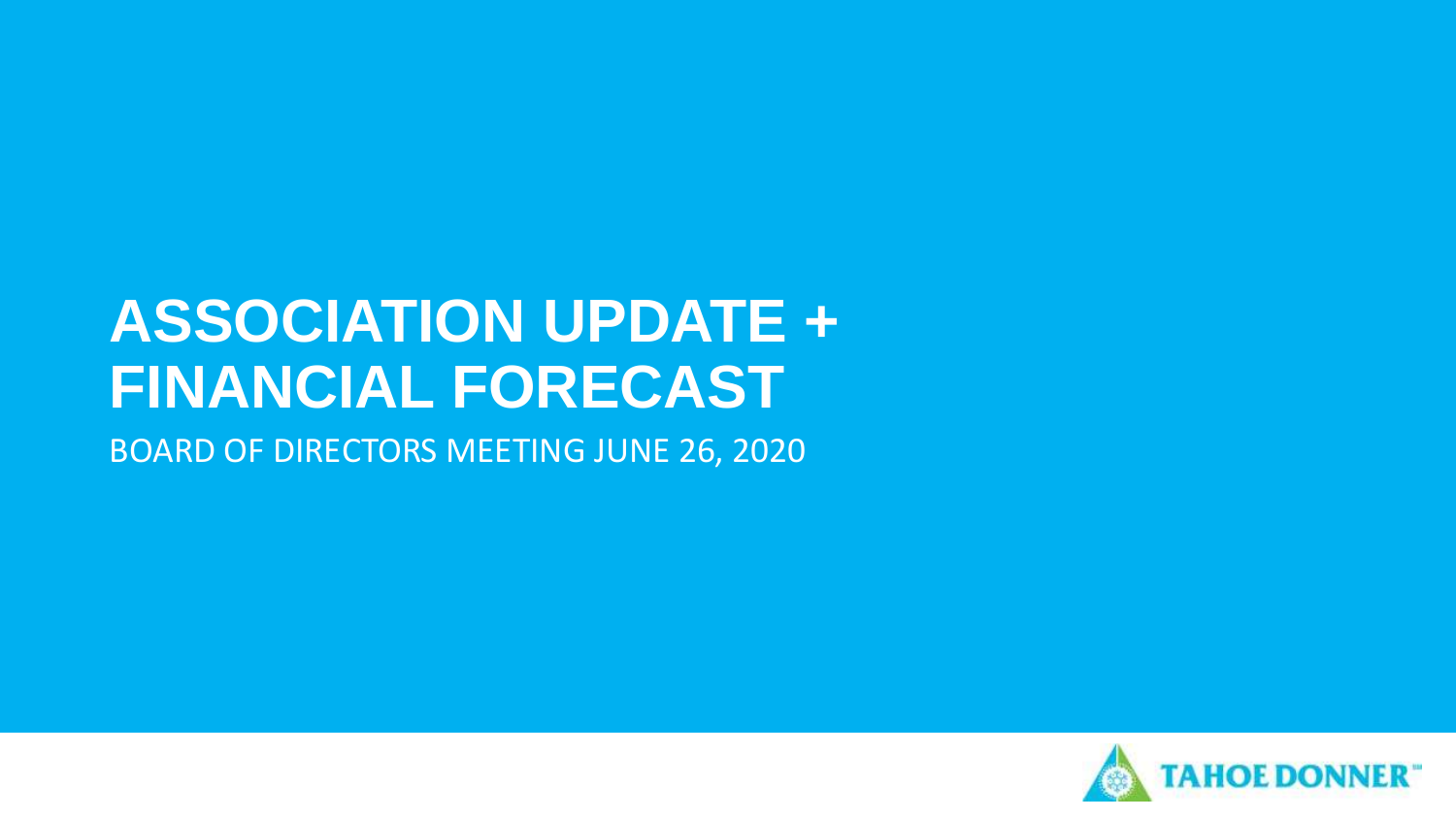## **DISCUSSION TOPICS**

- Management update to the board of directors on
	- Reopening
	- Reservation policy and OneStore reservations rollout
- Preliminary draft financial forecast
- 2020-2021 Recreation Fee and Amenity Access Fee
	- See June 5, 2020 board of directors meeting documents
		- Decision Paper
		- Working Draft COVID-19 Reopening Plan
- Board of Directors direction and/or action relating to the above